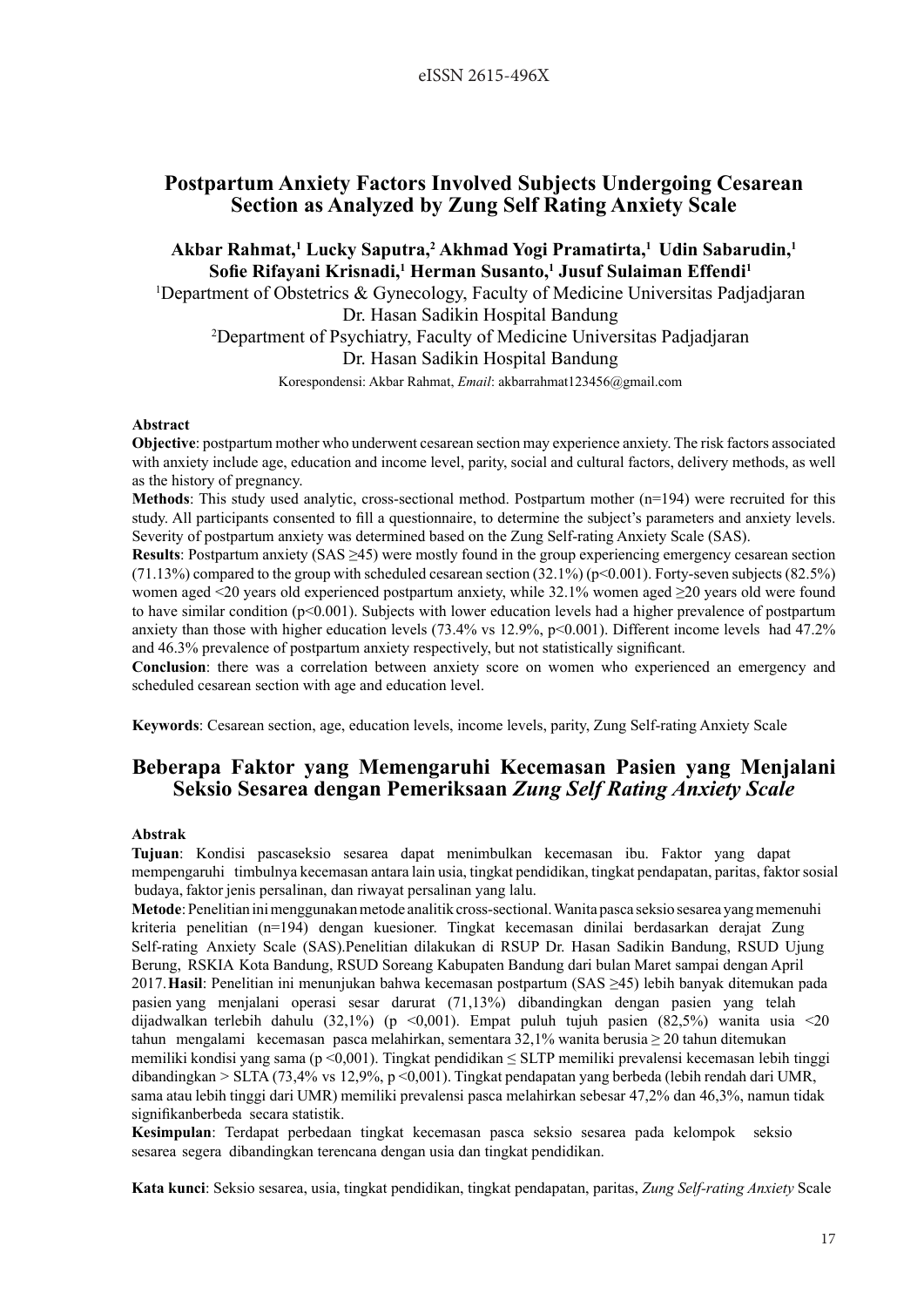# **Background**

Changes involved in becoming a mother is a complex psychological and developmental process, marked with several personal and familial adjustments that require adaptations. The birth of a baby could imply enormous changes in parents' lifestyles, sleeping patterns, sexual relationships, and social identity.<sup>1-3</sup> Several studies have shown that during postpartum period, there are increased risks of anxiety, particularly for the mothers.<sup>3-6</sup> Up to  $13\%$  women experienced anxiety during pregnancy and/ or after delivery.<sup>7</sup>

The prevalence of postpartum anxiety is increased in women around 20 years old, and pregnancy/delivery is potentially one of the crucial stressors.<sup>7-8</sup> It is understandable that postpartum period is a critical time point and a predisposition for the occurrence of anxiety, in which women experienced role changes as a mother, with an increased burden and less sleeping time.3,4A postpartum anxiety is commonly presented by depression feeling, excessive worries, insomnia, and changes in body weight.<sup>8</sup> Hence, attention to postpartum anxiety phenomenon in mothers is urgently required because this condition may interrupt the roles of the new mothers, which in turn may cause significant distress and seriously interfere mother to baby interactions. This may lead to mothers' negligence, inhibited infant development, even infanticide.<sup>6-8</sup>

History of psychiatric disorders, young age, primipara, history of obstetrics complications, low education and/or income levels, psychosocial factors, hormonal factors, and abdominal delivery have been reported as the risk factors that increase the prevalence of postpartum anxiety.6,7 The anxiety feeling is often related to fear of the delivery process, fear of mother or infant death, and fear of the healthcare worker. Subjects without history of psychiatric disorders have 2.5 times less risk of the incidence of postpartum anxiety compared to those with a history of psychiatric disorders.<sup>4,8</sup> The cesarean section - especially emergency cesarean section – has the highest risk for postpartum anxiety compared to a planned cesarean section or a vaginal delivery.3, 4-8

There are several scales or measurements to assess anxiety levels, such as Zung Self Rating Anxiety Scale (SAS), Hamilton Rate Scale for Anxiety (HRS A), and Anxiety scale from the Institute for Personality and Ability Testing (IPAT), Taylor Manifestation of Anxiety Scale (T-MAS), and Test Anxiety Questionnaire*.* 5,6 Zung Self-rating Anxiety Scale (SAS) is a anxiety level rating for adult subjects using questionnaires based on the symptoms of anxiety disorders as described in the Diagnostic and Statistical Manual of Mental Disorders (DSM-II). It is commonly used in many previous studies because of its high validity and ease of use. Based on the answers to these questionnaires, anxiety levels are determined and classified as normal, mild-moderate, severe, or extreme.20

Understanding of risk factors for postpartum anxiety may give clinicians to screen for subjects with high risk and prescribe preventive measures readily and accordingly. This study was intended to analyze the difference of postpartum anxiety prevalence in subjects underwent both elective or emergency cesarean section, the role of age, parity, and socioeconomic factors using Zung Self-rating Anxiety Scale (SAS).

## **Methods**

This was an analytical study with crosssectional approach. The study populations were women who underwent cesarean sections to deliver mature, live babies in Dr. Hasan Sadikin Central General Hospital Bandung and its satellite hospitals such as Hospital Astana Anyar, Hospital Kota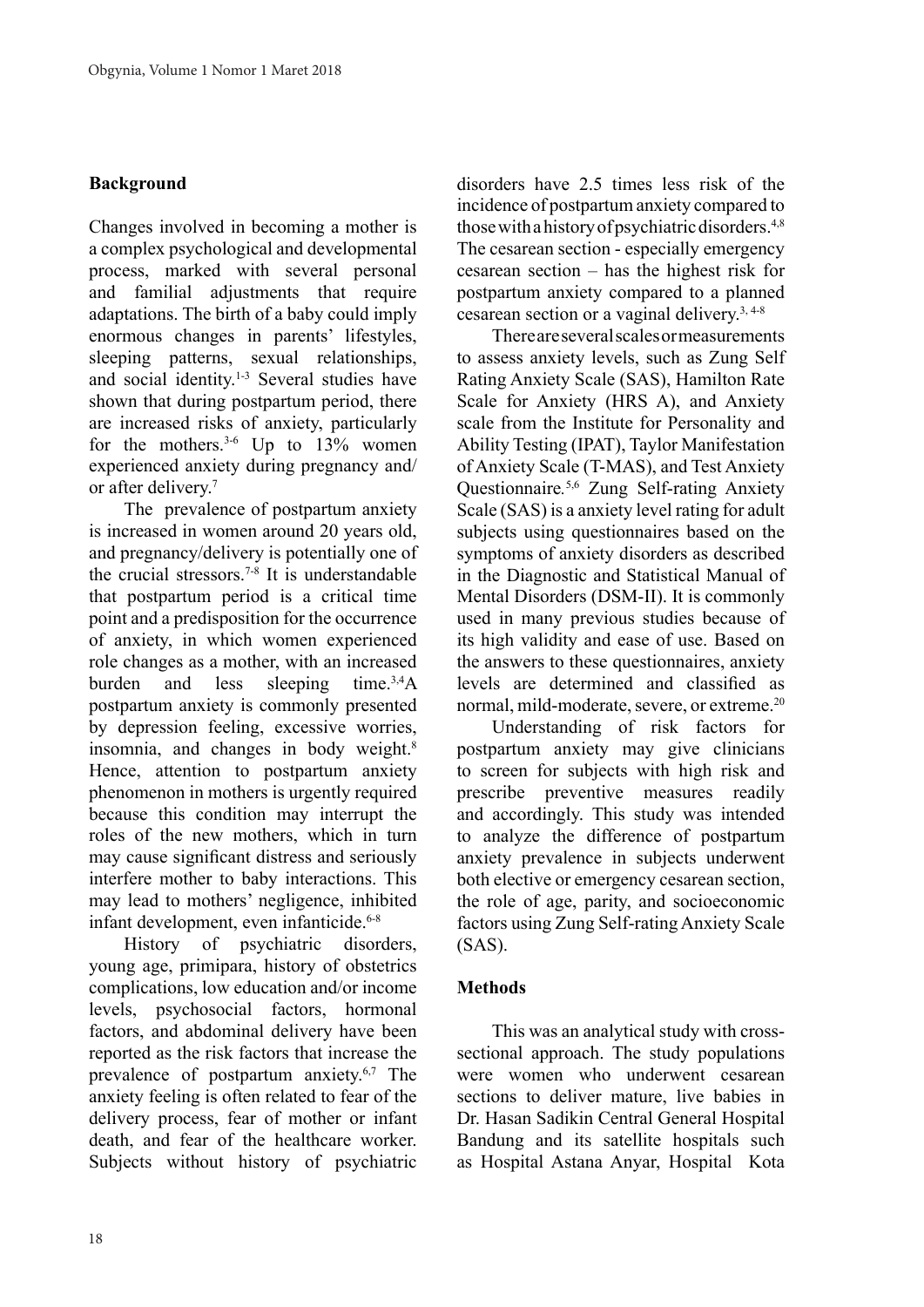Bandung, Hospital Ujung Berung, Hospital Soreang from 1 March 2017 until 31 April 2017. Participating subjects were ensured not to exhibit any underlying diseases or history of cesarean section and/or psychiatric disorders, and to have consented to participate in this study using individual signed informed consent. The study protocol had been reviewed and approved by the Dr. Hasan Sadikin Central General Hospital Research Ethics Committee Bandung (LB.04.01/A05/EC/243/VI/2016).

The characteristics of subjects: age  $\leq 20$ years old or  $\geq$ 20 years old), education levels (≤junior high or >junior high), income levels (<RMS or ≥RMS; RMS = *Region Minimum Salary* or Upah Minimum Regional), parity status (primipara or multipara), as well as anxiety levels as determined by Zung Selfrating Anxiety Scale (SAS) are the factors being analyzed in this study. The subjects were asked to answer SAS questionnaires during the third day postpartum.

Data were analyzed using IBM SPSS version 24.0 for Windows. Statistical analysis was performed to determine the normality of the data distribution using Shapiro Wilks method, followed by Chi-Square test to determine the significance of specific risk factor in its relation with the prevalence of subjects with high anxiety levels (SAS  $\geq$ 45).

# **Results**

Total of 194 post-cesarean section subjects from five hospitals (RSUD Soreang, RSUD Ujung Berung, RSUD Kota Bandung, RSKIA Astana Anyar and RSUP Dr. Hasan Sadikin) during the period 1 March to 31 April 2017 participated in this study. No history of previous psychiatric disorders was diagnosed upon screening questionnaires.

| <b>Characteristics Emergency</b>   |                | $\frac{0}{0}$ | <b>Planned</b> | $\frac{0}{0}$ | <b>Total</b> | $\frac{0}{0}$ | p-value* |
|------------------------------------|----------------|---------------|----------------|---------------|--------------|---------------|----------|
|                                    | Cesarean       |               | Caesarea       |               |              |               |          |
|                                    | <b>Section</b> |               | n Section      |               |              |               |          |
| Delivery method                    | 97             | 50            | 97             | 50            | 194          | 100           |          |
| Age $\leq$ 20 years old            | 35             | 36.08         | 22             | 22.68         | 57           | 29.38         | 0.040    |
| $\geq$ 20 years old                | 62             | 63.92         | 75             | 77.32         | 137          | 70.62         |          |
| <b>Education</b> levels            |                |               |                |               |              |               | $0.001$  |
| $\leq$ Junior high                 | 67             | 69.07         | 42             | 43.30         | 109          | 56.19         |          |
| $>$ Junior high                    | 30             | 30.93         | 55             | 56.70         | 85           | 43.81         |          |
| Income levels                      |                |               |                |               |              |               | 0.651    |
| $Low \left(\leq \text{RMS}\right)$ | 62             | 63.92         | 65             | 67.01         | 127          | 65.46         |          |
| $High ( \geq RMS)$                 | 35             | 36.08         | 32             | 32.09         | 67           | 34.54         |          |
| Parity                             |                |               |                |               |              |               | 0.225    |
| Primipara                          | 37             | 38.14         | 29             | 29.90         | 66           | 34.02         |          |
| Multipara                          | 60             | 61.86         | 68             | 70.10         | 128          | 65.98         |          |
| SAS value                          |                |               |                |               |              |               | $0.001$  |
| $\leq$ 45                          | 28             | 28.87         | 75             | 77.32         | 103          | 53.09         |          |
| $\geq 45$                          | 69             | 71.13         | 22             | 22.68         | 91           | 46.91         |          |

\*Chi-square test

RMS = Region Minimum Salary/Upah Minimal Regional (UMR)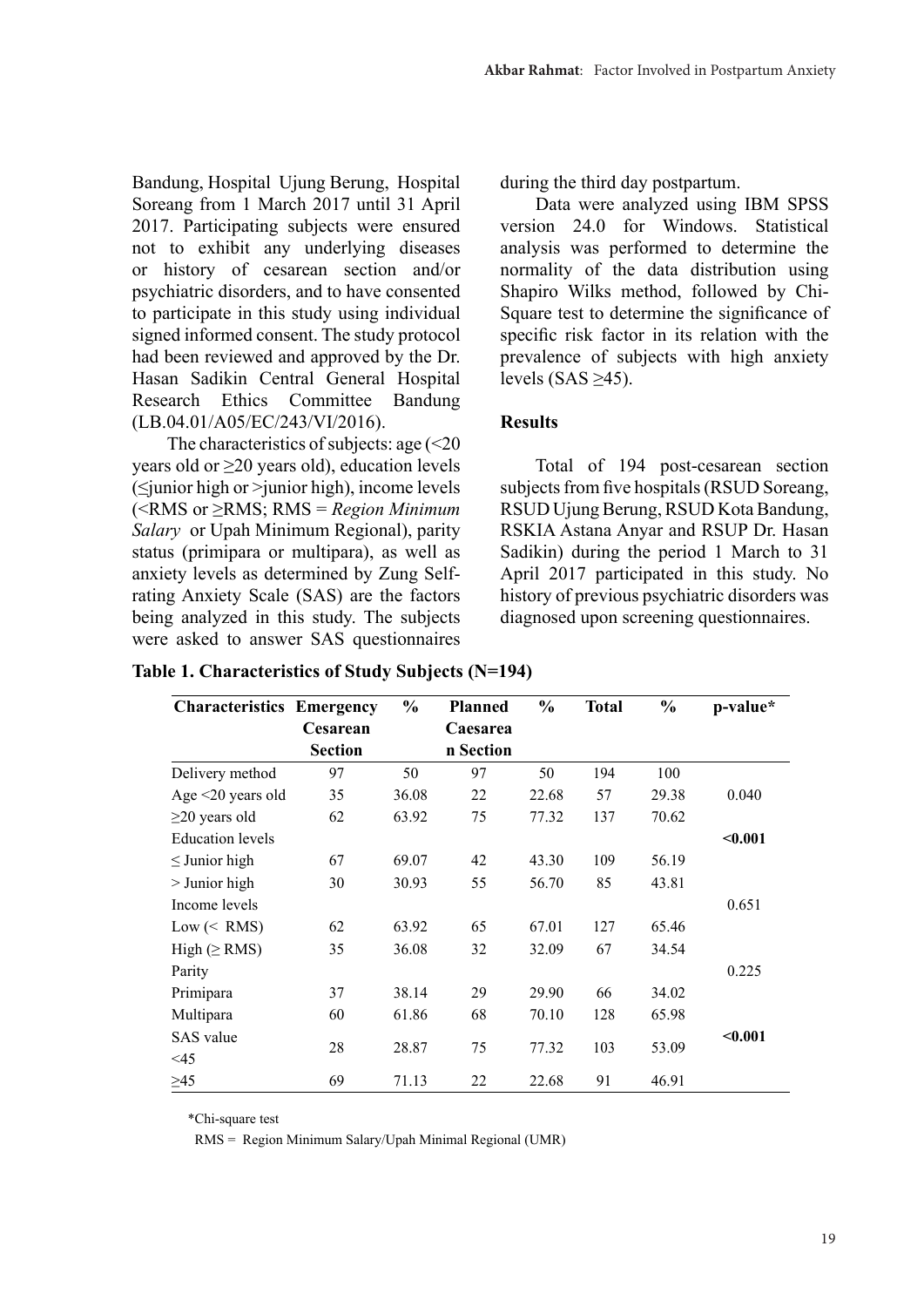As shown in Table 1, from 194 study subjects, 97 subjects underwent emergency cesarean sections, and 97 subjects had planned cesarean sections. Fifty seven subjects  $(29.38\%)$  were aged  $\leq 20$  years old, while 137 (70.62%) were  $\geq 20$  years old. Low education levels  $(\leq$  junior high) were observed in 109 subjects (56.19%), and the remaining 85 subjects (43.81%) had education levels  $>$  junior high. The low family income was found in 65.46% subjects, while higher income levels were found in 34.54% subjects. There are 66 subjects (34.02%) were primipara, and 128 (65.98%) were multipara. A total of 103 women (53.09%) were classified as women with low anxiety levels (SAS <45), while the remaining 91 (46.91%) had high anxiety levels (SAS  $\geq$ 45).

Statistically, there were significantly higher proportions of subjects with low education levels  $(\leq$  junior high) and also those with higher anxiety levels (SAS  $\geq$ 45) in the group with emergency cesarean section (Table 1).

In the  $\leq 20$  years old age group, it was observed that 47 subjects (82.5%) had SAS  $\geq$ 45 compared to the 44 subjects (32.1%) in those aged  $\geq$ 20 years old (Table 2). Eighty subjects (73.4%) with education levels  $\leq$  junior high experienced anxiety, while the incidence of postpartum anxiety in the group with education levels  $>$  junior high was 11 subjects (12.9%). The prevalence of postpartum anxiety subjects in the group with income levels <UMR was 60 subjects  $(47.2\%)$ , and 31 subjects  $(46.9\%)$  for those with income levels ≥UMR. Postpartum anxiety incidence was found in 29 primipara subjects (43.9%) and 62 multipara subjects  $(48.4\%)$ .

Observations on the prevalence of subjects with lower anxiety levels (SAS <45) compared to those with higher anxiety levels (SAS  $\geq$ 45) showed that statistically, the factors that influence anxiety incidence include methods of delivery, age, and education levels (Table 1 and Table 2). Prevalence of subjects with high anxiety levels was greater in the group

| <b>Characteristics</b>  |          |      | $p-value$ <sup>*</sup> |               |         |
|-------------------------|----------|------|------------------------|---------------|---------|
|                         | SAS < 45 | $\%$ | $SAS \geq 45$          | $\frac{0}{0}$ |         |
| Age                     |          |      |                        |               | < 0.001 |
| $\leq$ 20 years old     | 10       | 17.5 | 47                     | 82.5          |         |
| $\geq$ 20 years old     | 93       | 67.9 | 44                     | 32.1          |         |
| <b>Education</b> levels |          |      |                        |               | < 0.001 |
| $\leq$ Junior high      | 29       | 26.6 | 80                     | 73.4          |         |
| $>$ Junior high         | 74       | 87.1 | 11                     | 12.9          |         |
| Income levels           |          |      |                        |               | 1.000   |
| $<$ UMR                 | 67       | 52.8 | 60                     | 47.2          |         |
| $\geq$ UMR              | 36       | 53.7 | 31                     | 46.3          |         |
| Parity                  |          |      |                        |               | 0.649   |
| Primipara               | 37       | 56.1 | 29                     | 43.9          |         |
| Multipara               | 66       | 51.6 | 62                     | 48.4          |         |

**Table 2 Relations between Prevalenceof Subjects with Postpartum Anxiety and Subject Characteristics as Risk Factors**

\**Chi-square test*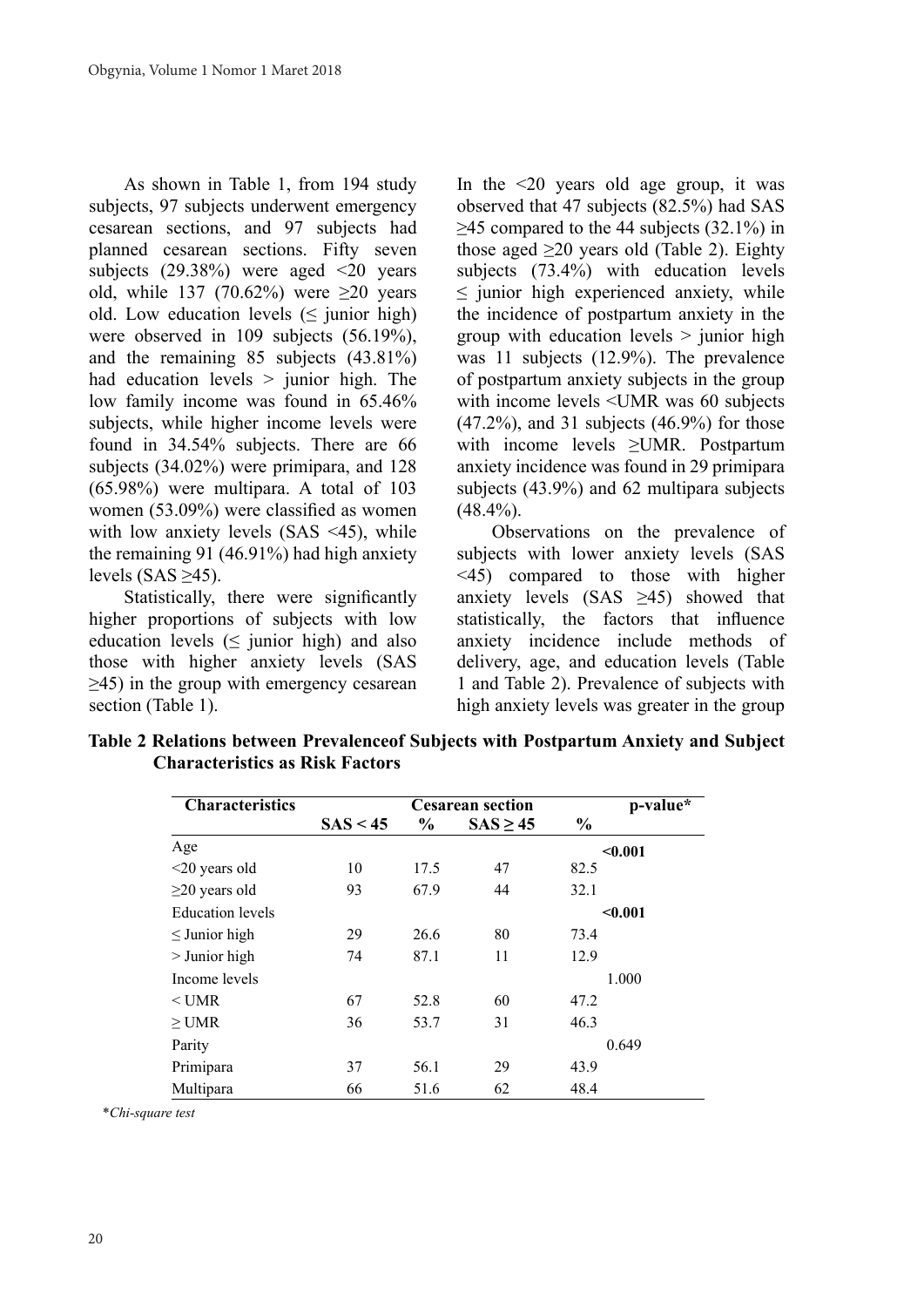experiencing emergency cesarean sections  $(71.13\% \text{ vs } 22.68\%, \text{ p} < 0.001), \text{ aged } < 20)$ years old  $(82.5\% \text{ vs } 32.1\% \text{, } p<0.001)$  and education levels  $\leq$  junior high (73.4% vs to 12.9%,  $p<0.001$ ). However, no significant difference was observed in the prevalence of postpartum anxiety subjects against income levels  $(p=1.000)$  or parity  $(p=0.649,$  Table 2).

## **Discussion**

This study was aimed to analyze the influence of several characteristics among women underwent different cesarean section methods (emergency or planned), such as age, education levels, income levels, and parity; in relation to the anxiety levels as determined by Zung Self-rating Anxiety Scale (SAS).

The postpartum anxiety incidence was higher in the emergency cesarean section group compared to planned cesarean section group, and was statistically significant.This finding was in agreement with the observation reported in one study, that cesarean section delivery method was one of the risk factors for the incidence of postpartum anxiety, especially within the five days postpartum.<sup>3</sup>

Anxiety in women with cesarean section could be caused by the imbalance between mothers' expectancy and the reality. Usually, women expected normal delivery, which when suddenly faced with the need to have an emergency cesarean section, might result in the emergence of negative feelings such as the feeling of failure, disappointment, or the loss of control. These conditions may trigger the incidence of postpartum anxiety.

In addition to the delivery method, many other factors have also been associated with postpartum anxiety, such as age, education levels, income levels, parity, environmental factors, sociocultural factors, unexpected pregnancy, and the mothers' mental preparedness in dealing with pregnancy, delivery, and the new baby. However, there also have been many discussions on which factors are the major stimuli.7

In addition to the delivery method, we also analyzed age, education and income levels, as well as parity factors. It was observed that young aged mothers <20 years old and those with lower education levels ≤junior high had significantly increased prevalence of postpartum anxiety. The difference was not observed for the different income levels and primipara or multipara groups. Other studies also reported that women aged <20 years old tend to have less financial support, which might play as an added stressor in facing the change of having a newborn child, and could play as a trigger for postpartum anxiety $9-10,18,20$ 

This was a cross-sectional study, which only observed the mothers at one time point and could not describe the roles of previous pregnancy/delivery conditions, the use of social media, and the roles of health insurance or government financial aids that might be received by these mothers.

It is recommended to provide consultation and support forwomen at labor, especially those who underwent emergency cesarean section, at a young age, and/or have lower education levels. Early screening using SAS questionnaire could be the initial steps to detect risks as early as possible and prevent the incidence of postpartum anxiety. To confirm this observation, further studies using a different approach – such as a cohort study – with larger set of subjects is required. Preferably, future studies should take into account the difference between subjects that have insurance against those who do not have insurance and groups that are supported by governmental financial aid compared to those who do not receive such support. Differential analysis of these groups may give a more accurate data on the risk factors of postpartum anxiety and may be of benefits in clinical applications.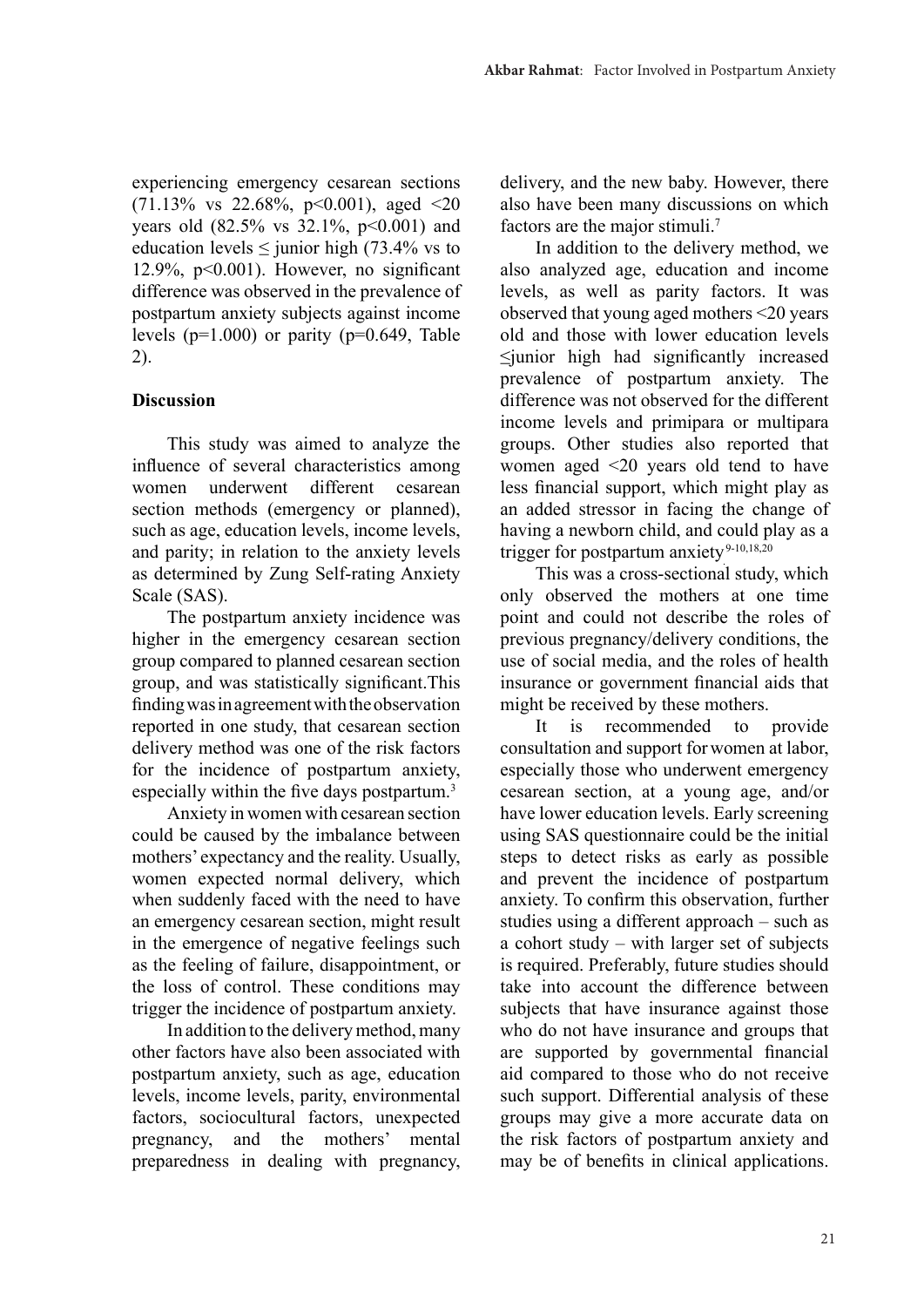In conclusion, it was observed that the prevalence of subjects with postpartum anxiety was higher in women post emergency cesarean section, aged <20 years old, and those with lower education levels ≤junior high. The income levels and parity status factors were not indicated as risk factors for postpartum anxiety in this study.

# **References**

- 1. Condon JT, Boyce P, Corkindale CJ. The First-Time Fathers Study: a prospective study of the mental health and wellbeing of men during the transition to parenthood. Aust NZJ Psychiatry. 2004;38(1-2):56-64.
- 2. Lowenstein L, Mustafa S, Burke Y. Pregnancy and normal sexual function. Are they compatible? J Sex Med. 2013;10(3):621-2.
- 3. Clout Dand Brown R. Sociodemographic, pregnancy, obstetrics and postnatal predictors of postpartum stress, anxiety and in new mothers. J Affect Disord. 2015;188:60-7.
- 4. Jackson LC, Robinson K. Prevalence of Wenzel A, Haugen EN, Prevalence of generalized anxiety at eight weeks postpartum. Arch Womens Ment Health. 2003;6(1):43.
- 5. Enatescu VR, Enatescu I, Craina M, Gluhovschi A, Papava I, Romosan R, et al. State and trait anxiety as a psychopathological phenomenon correlated with postpartum in a Romanian sample: a pilot study. J Psychosom Obstet Gynaecol. 2014;35(2):55-61.
- 6. Martini J, Petzoldt J, Einsle F, Beesdo-Baum K, Hofler M, Wittchen HU. Risk factors and course patterns of anxiety and depressive disorders during pregnancy and after delivery: a prospective-longitudinal study. J Affect Disord. 2015;175:385-95.
- 7. Bennett HA, Einarson A, Taddio A KG, Einarsson TR. Prevalence of anxiety during pregnancy: systematic review. Obstet Gynecol. 2004;103(4):698-709.
- 8. Rubertsson C, Hellstorm J, Cross M, Sydsjo G. Anxiety in early pregnancy: prevalence and contributing factors. Arch Womens Ment Health. 2014;17(3):221-8.
- 9. Arch JJ. Pregnancy-specific anxiety: which women are highest and what are the alcohol-related risks. Compr Psychiatry. 2013;54(3):217-28.
- 10. American Psychiatric Association. Diagnostic and Statistical Manual of Mental Disorders.  $5<sup>th</sup>$  ed. 2013; Arlington, VA: American Psychiatric Publishing.
- 11. Dennis CL, Coghlan M, Vigod S. Can we identify mothers at-risk for postpartum anxiety in the immediate postpartum period using the State-Trait Anxiety Inventory? J Affect Disord. 2013;150(3):1217-20.
- 12. Helle N, Barkman C, Ehrhardt S, von der Wense A, Nestoriuc Y, Bindt C. Postpartum anxiety and adjustment disorders in parents of infants with very low birth weight: Cross-sectional results from a controlled multicenter cohort study. J Affect Disord. 2016;194:128- 34.
- 13. Dubber S, Reck C, Muller M, Gawlik S. Postpartum bonding: the role of perinatal anxiety and maternal-fetal bonding during pregnancy. Arch Womens Ment Health. 2015;18(2):187-95.
- 14. Broekman BF, Chan YH, Chong YS, Kwek K, Cohen SS, Haley CL, et al. Gusto Research Group. The influence of anxiety and depressive symptoms during pregnancy on birth size. Paediatr Perinat Epidemiol. 2014;28(2):116-26.
- 15. Van den Heuvel MI, Johannes MA, Henrichs J, van den Bergh BR. Maternal mindfulness during pregnancy and